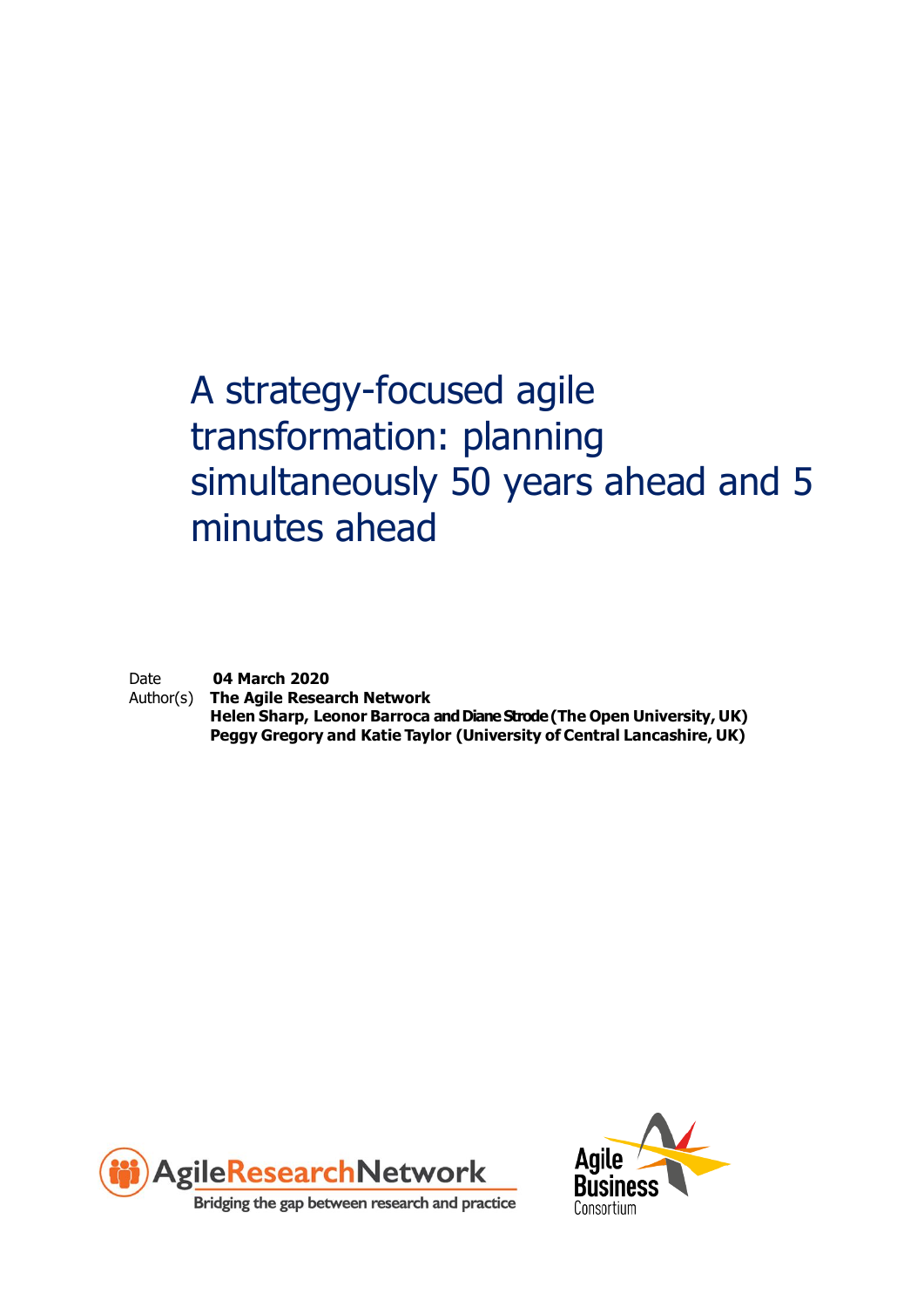## **Summary**

"I thought we'd embarked on achieving a destination, but actually what we embarked on was a really long journey" Head of Transformation

This report was produced by the Agile Research Network (ARN1) and explores one part of the journey taken by a charitable organisation transforming to *strategic agility*. Strategic agility enables an organisation to sense and seize opportunities, manage deep business uncertainty and adapt to changes in the business environment.

The case organisation is a traditional charity for disabled people which had evolved over many years to include hundreds of different services and products which were not used by the majority of potential customers. Although a new strategy had been set, with an aspiration to reach more potential customers, the organisation wasn't set up to deliver the required step change. A new strategy was needed, one that was agile and focused on a small number of activities. A change programme was initiated that encompassed both organisational change and significant strategy change. This white paper covers the time from initial drafts of the new strategy up to its launch in 2018 (about 13 months), and is based on a series of interactions with the transformation team and interviews with Heads of Department.

Strategy development began with identifying an overarching vision and a set of ambitious goals. The new strategy development process aimed to produce a five-year strategy, a three-year strategy and a one-year plan. At the end of the process, a five-year strategy and a one-year plan were delivered to the Trustees.

By January 2018, a long term (e.g. 150 year) goal had been identified, and a business plan with priorities and cross-cutting objectives had been developed. A new operational model was being developed at the same time. Although the focus originally was to have an agile strategy, the transformation team had realised that "Agile strategy has to be a process". A review in March 2018 identified continuing issues about accountability (what is it? what does it mean for me?) and performance measurement (what data do we need to collect), as well as fixed hierarchies and timeframes. The overall vision and objectives were in place, but not everyone had bought into the changes, although the plan had attracted support. The new strategy was launched towards the end of 2018.

Throughout ARN's engagement we looked for successes, challenges and next steps, as well as how to improve the process for the future. Successes for the transformation process include agreement that the goals and objectives were right for the organisation, that the process achieved a change in mindset and that the budget was agreed. Several past challenges were identified. Fewer future challenges were identified, and these related to keeping staff engaged and energised, succession planning for strategic development, getting the right data available for performance management, aligning the Departments and the strategic goals, and communicating the right external profile. Improvements for the future, were maintaining more stability in the organisation, finding a better way to update finances, being clear and transparent in communications and expectations, and being more creative in how the process unfolds.

Achieving organisational agility requires balance between elements in tension so that an organisation can be effective in performing its functions. We identified six balances in this case:

<sup>&</sup>lt;sup>1</sup> The Agile Research Network (agileresearchnetwork.org) is funded by the Agile Business Consortium (ABC), The Open University and University of Central Lancashire. The model operated by the network is that members of ABC work closely with the research team to understand the causes and consequences of a challenge they are facing, and where possible, to identify alternative ways of working gleaned from published literature.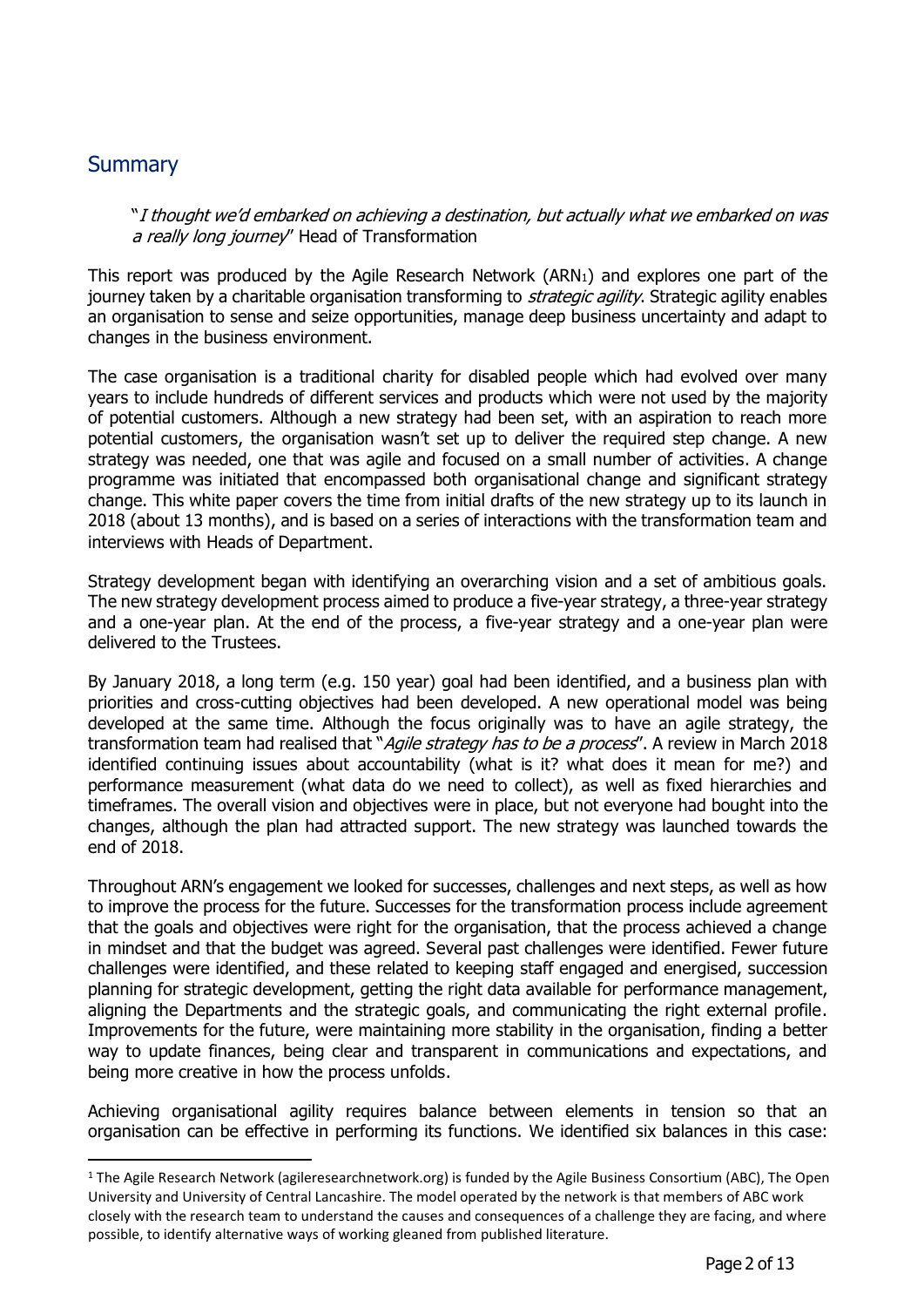Changing too quickly vs changing too slowly, How much to change vs how much to keep stable, Creativity vs discipline, Change for short term vs change for long term, Change strategy vs change structure, Involving enthusiastic people to energise the changes needed vs involving representatives from across the whole organisation.

## 1 Introduction

The business management literature identifies four dimensions of agility: economic, operational, organisational and strategic (Toni et al, 2005). We consider these dimensions to be complementary and useful view-points for analysing enterprise agility. The *economic agility* viewpoint has been addressed, for example, in conjunction with theories for management of financial buffers against demand uncertainties or external market shocks. The *operational agility* viewpoint deals with aspects of manufacturing system flexibility, e.g. ability to adapt the manufacturing system to different environmental conditions and a variety of product features. Agile software development literature referenced by Laanti et al (2013) captures especially operational agility aspects related to software component development, e.g. management of rapidly changing business requirements and iterative delivery practices. The *organisational agility* viewpoint deals with models of organisation (e.g. organisation of individuals and teams) and labour flexibility in rapidly changing environments (Toni et al, 2005).

Business management literature views *strategic agility* through culture (Schein, 2010), leadership (Doz et al, 2010) and dynamic capabilities (Teece et al 2016) that enable an organisation to sense and seize opportunities, manage deep business uncertainty and adapt to changes in the business environment. According to Toni et al. (2005) strategic flexibility (or agility) consists of four distinct categories: (1) speed and variation of competitive priorities, (2) range of strategic options, (3) rapidity of movement from one business to another, and (4) variety of possible new businesses.

This report follows one part of the journey taken by an organisation transforming to agility through a focus on *strategic agility*.

## 2 The Organisation and its Context

"What is the role of a Victorian patriarchal provider of services for <disabled> people in an age where funding streams, public expectations, customer expectations, deem that we're actually no longer relevant, fundamentally all of our lead indicators for the business are really unhealthy. Need to fundamentally transform and that makes it really big." Change manager

Our case organisation is a traditional charity for disabled people. It started life as two separate organisations with different foci, but over the years each took on a wider range of activities and the merged organisation had hundreds of different services and products. As a result, they were carrying a lot of cost and their purpose had become confused – both for staff and for customers. More than that, their services were not used by the majority of potential customers. Up to the start of the transformation reported here, the charity's strategy set an aspiration to reach more potential customers, but it wasn't set up for delivering the required step change. To address this, a change programme was initiated but it failed to get sufficient management sponsorship. To combat this, the programme started as "skunk works" (a small group of people given autonomy to work on a "secret" project) – with no widespread communication and engaging only with those who had an appetite for change. This work was to deliver a change programme that did not deliver to the existing strategy but to a new one, because the existing strategy couldn't be done. The new strategy needed to be agile and focus on a small number of activities. The change programme therefore encompassed not only organisational change but significant strategy change as well.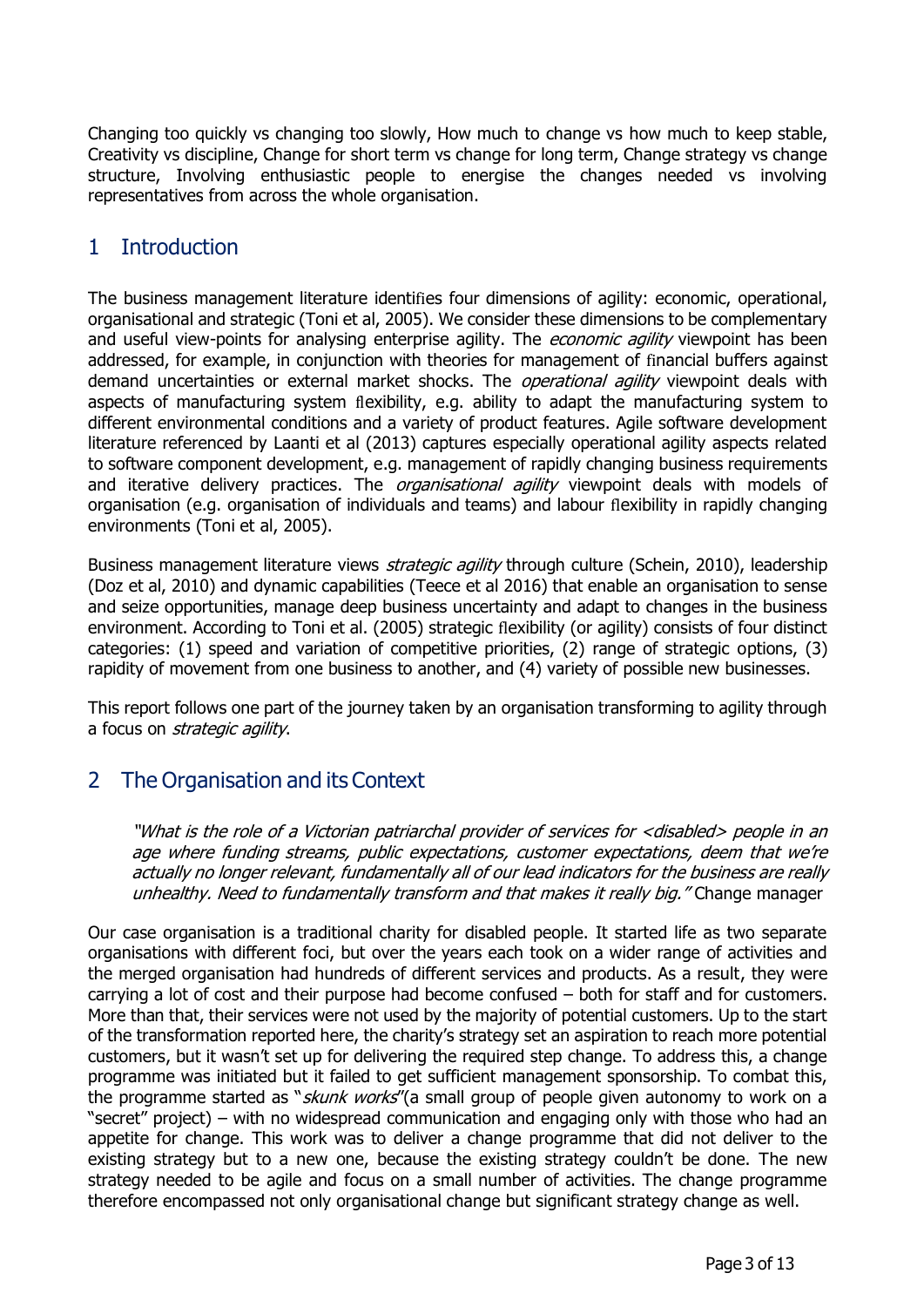Prior to ARN's involvement, an assessment of group culture and a re-structuring of the organisation had taken place. In particular there was an urgent need to improve the financial health of the organisation, and to embed the "lived experience" of disabled people into the organisation, by involving the community more.

This white paper covers the time from initial drafts of the new strategy up to its launch in 2018 (about 13 months).

### 2.1 Group Culture

During November and December 2015, the case organisation underwent an exercise to discuss their work life and organisational culture. All areas were represented, with 240 staff and volunteers taking part. The discussions were run as group sessions prompted by stories from customers, staff and partners, and they explored values and beliefs that influence behaviour at work.

From this activity, the ten values and behaviours that have the most influence on behaviour at work were identified, and the ten values and behaviours most affected by change, i.e. most 'sensitive', were identified. The highest ranked influence was their *hierarchical structure*, with *knowledge* sharing and personal accountability also featuring in the top ten. The highest ranked sensitive area was customer service, with *fear of blame* and *set in our ways* also featuring in the top ten. Four areas appeared in the top ten for both: *customer focus, risk aversion, collaboration* and *personal* accountability.

From this exercise, an action plan was developed and was in the process of being delivered when this study was undertaken. The exercise outcomes were operationalised in the new brand and strategy launch through the values and behaviours.

### 2.2 Strategy development

"there's no such thing as an agile strategy, it's a process that enables you to <be agile>" Change manager

In July 2017 a paper was put to the Board of Trustees setting out the development of a new strategy and delivery plan. This was the third year of their previous 5-year strategy. Prior to this, in April 2017, the organisation was restructured to remove duplicate functions, which resulted in the loss of senior management posts.

Strategy development began with identifying an overarching vision and a set of ambitious goals. These were iterated through a "task and finish" group of 10-12 people invited to take part, from a range of different grades, departments, and physical locations around the country. The initial goals and objectives were tested with customer and internal staff stakeholders, and strategy drafts were presented to the Board of Trustees at regular intervals.

The new strategy development process aimed to produce a 5-year strategy, a 3 year strategy and a one-year plan. At the end of the process, a five year strategy, and a one year plan were delivered to the Board of Trustees. Work towards the 3-year strategy helped people to think about the medium-term planning horizon, and was preserved for use in subsequent planning cycles, although not presented to the Board.

Task and finish groups were set up to drive the business plan forward. This was made up of a subset of "Heads of Department". Their remit included making sure that others in their department were kept informed of developments.

The final strategy was launched in late 2018.

"<We> now have a written down and universally agreed piece of paper that <….> everyone buys into that and it's documented and it doesn't bang on – 25 pages of, you know, overly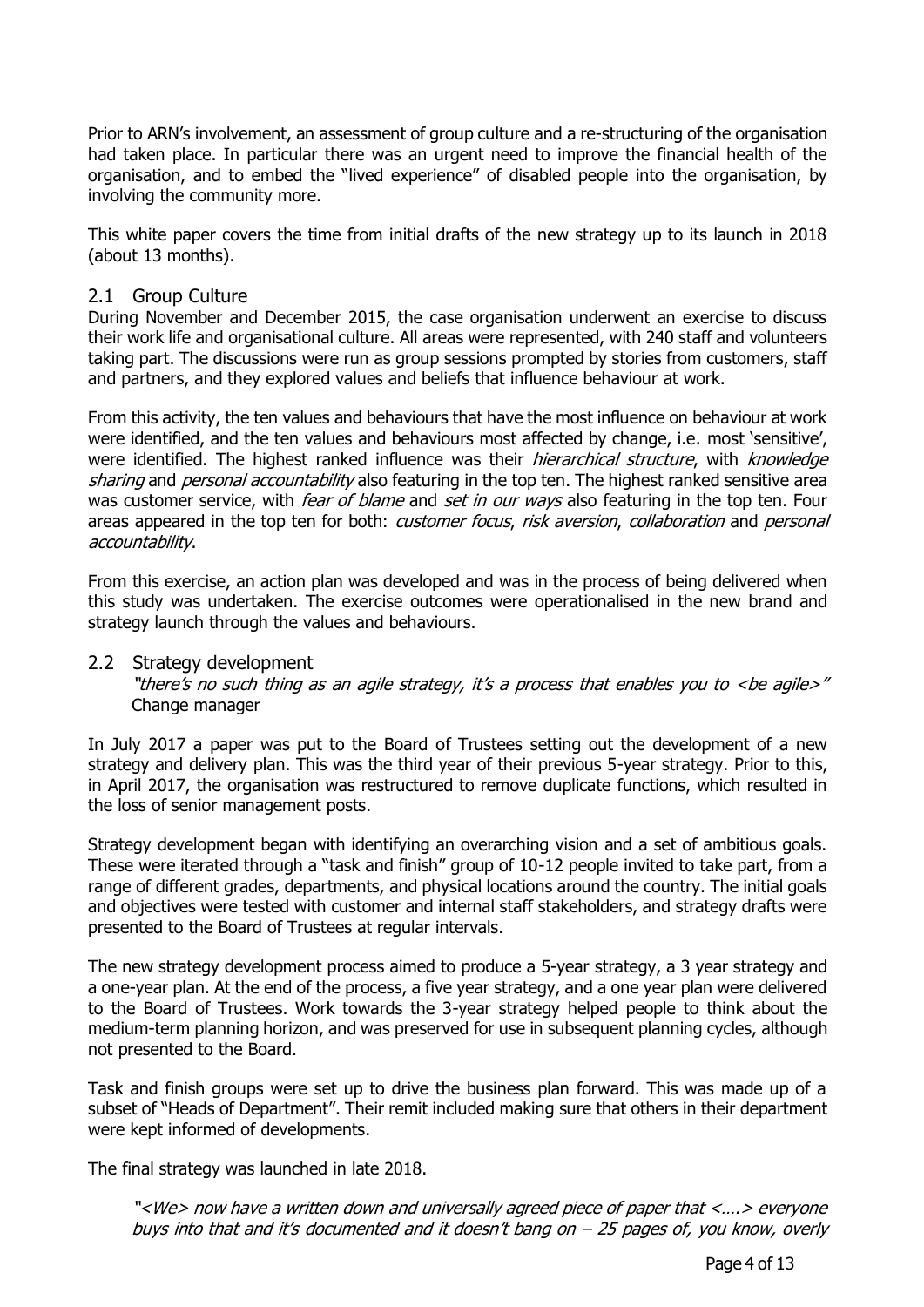complex mildly irrelevant conjecture and jargon like the previous versions have been very much like. It's succinct, it's clear, clearer in accountabilities than ever before." Head of Brand and Marketing

## 3 Background to the case study

The ARN engaged with this case study from July 2017 to August 2018. The initial meeting in July 2017 set the scene and agreed subsequent meetings. In Oct 2017 we attended a workshop with the Head of Change, Head of Transformation and another member of the transformation team. This workshop explored agility – what agile is and is not - and contextual matters including how to assess performance in an agile setting. Many "parking lot" issues were raised including BHAGs (big hairy audacious goals), culture, business readiness, flexibility vs agility, and accountability. In January 2018 a short meeting provided an update on progress and identified a way forward in this project.

In March 2018 we met again to gain an overview of the process so far – and some reflections of what had happened, and how it went.

In July 2018 we conducted semi-structured interviews with 8 heads of areas about their perspective on the transformation process, challenges, successes and next steps (see Table 1). In August 2018 we conducted the same semi-structured interview with the Head of Transformation to reflect across the whole process.

| Role                                                 | Length at org | <b>Goal owner</b>                          | Involvement                                                                           |
|------------------------------------------------------|---------------|--------------------------------------------|---------------------------------------------------------------------------------------|
| <b>Head Community</b><br>Involvement                 | 17 years      | Yes                                        | Heavily involved in conception and<br>development of vision                           |
| Head customer service                                | 3.5 years     | Yes                                        | Part of working group (Oct 2017),<br>T&F group member. Now chair<br>operational group |
| <b>Head finance business</b><br>partnering           | 3 years       | Yes                                        | Led on numbers front                                                                  |
| <b>Head HR</b>                                       |               | Yes                                        | More involved in plan than<br>strategy. T&F groups                                    |
| <b>Head Legacy Community</b><br>and Challenge Events | 2.5 years     | Responsible<br>for one goal,<br>not owner  | Involved in workshops                                                                 |
| <b>Head Partnerships</b>                             | 29 years      | $Yes - two$<br>goals                       | Development - not a lot of<br>involvement                                             |
| Performance Manager                                  | 14 years      | <b>No</b>                                  | Designing performance framework<br>to help with KPIs, opportunity<br>indicators etc.  |
| Interim Head of Brand                                | 2 years       | Yes                                        | Yes, in many meetings and<br>workshops - too many to<br>remember which is which       |
| <b>Head of Relationship</b><br>Development           | 1 year        | Priority 2 &<br>oversight of<br>priority 3 | Influenced in the background.<br>Brought in when restructuring was<br>done.           |
| <b>Head of Transformation</b>                        | 4 years       | Yes                                        | In charge of the transformation<br>process                                            |

Table 1: Interviewees July and August 2018

Throughout this time, ARN also had access to several documents and versions of the strategy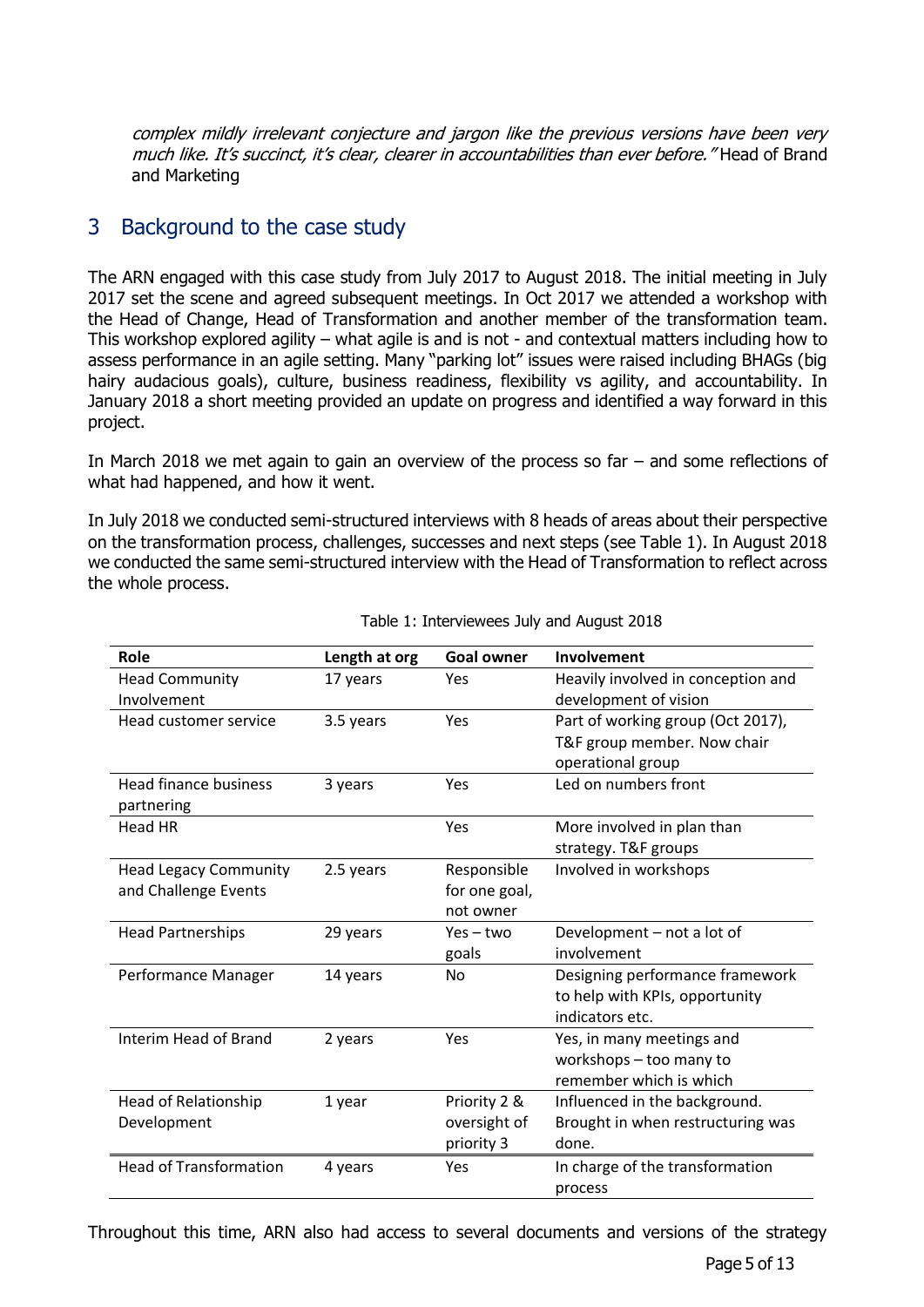including the one issued to staff in Sept 2018. This included a set of values and behaviours expected from staff and used as a guide to recruitment.

### 3.1 Analysis

All interactive sessions were audio recorded and transcribed, or detailed notes were written on the contents. The documentation, and some aspects of the audio recordings were taken as context for the investigation. The views of the journey, including successes and challenges were analysed thematically.

### 4 Results

### 4.1 Transformation from inside the agile transformation team

4.1.1 Early thoughts in Oct 2017

At the time of the workshop in Oct 2017, four related issues arose and were discussed. These were seen as critical aspects by the transformation team at that time:

- 1. What is agility, and what is it not? During a brainstorm on this topic, several issues were discussed, including the need for accountability, discipline, empowerment, customer focus, and responsiveness. Several common misconceptions about agile were identified jointly. These included that agile isn't chaotic or process-obsessed, and that agility requires a cultural shift. A longer list of issues was set to one side for discussion later, including business readiness, appraisal of team and individuals, agile behaviours, agile planning and consensus. This discussion gave rise to a focus on the following related points.
- 2. Performance management in an agile environment: For someone to be accountable there needs to be a way of measuring performance. Agile focuses on the team rather than the individual so how to measure performance of an individual rather than at the team level, was discussed as a considerable concern. Potential ways to address this included asking individuals how they want to be measured, 360-degree assessments and allowing diversity in timescales for appraisals. There was a focus on the "right behaviours in different contexts" and that individuals would need to demonstrate these behaviours as part of performance management.
- 3. Agile strategy

"We are testing the strategy as we are formulating the strategy"

The strategy needs to be responsive to the environment and hence will need to be updated regularly. Discussion included the idea of a 3-year rolling plan, and questions from managers such as "where do I start?", "what's sprint 1?". This might include the need to keep momentum going – not to just run workshops for a few days, get a brilliant "buzz" and then stall. An evidence base for challenging ideas and providing rapid feedback were needed.

4. Sustainability of agile

"We can do agile planning, but agile sustainability comes down to what people are motivated to do… and how they are motivated to behave"

The question of agile behaviours and performance management started to be framed in terms of agile sustainability.

### 4.1.2 January 2018

By January 2018 there was a clear sense that the process around the strategy needed to support the continuous improvement of the strategy, and that this process should be agile. Although the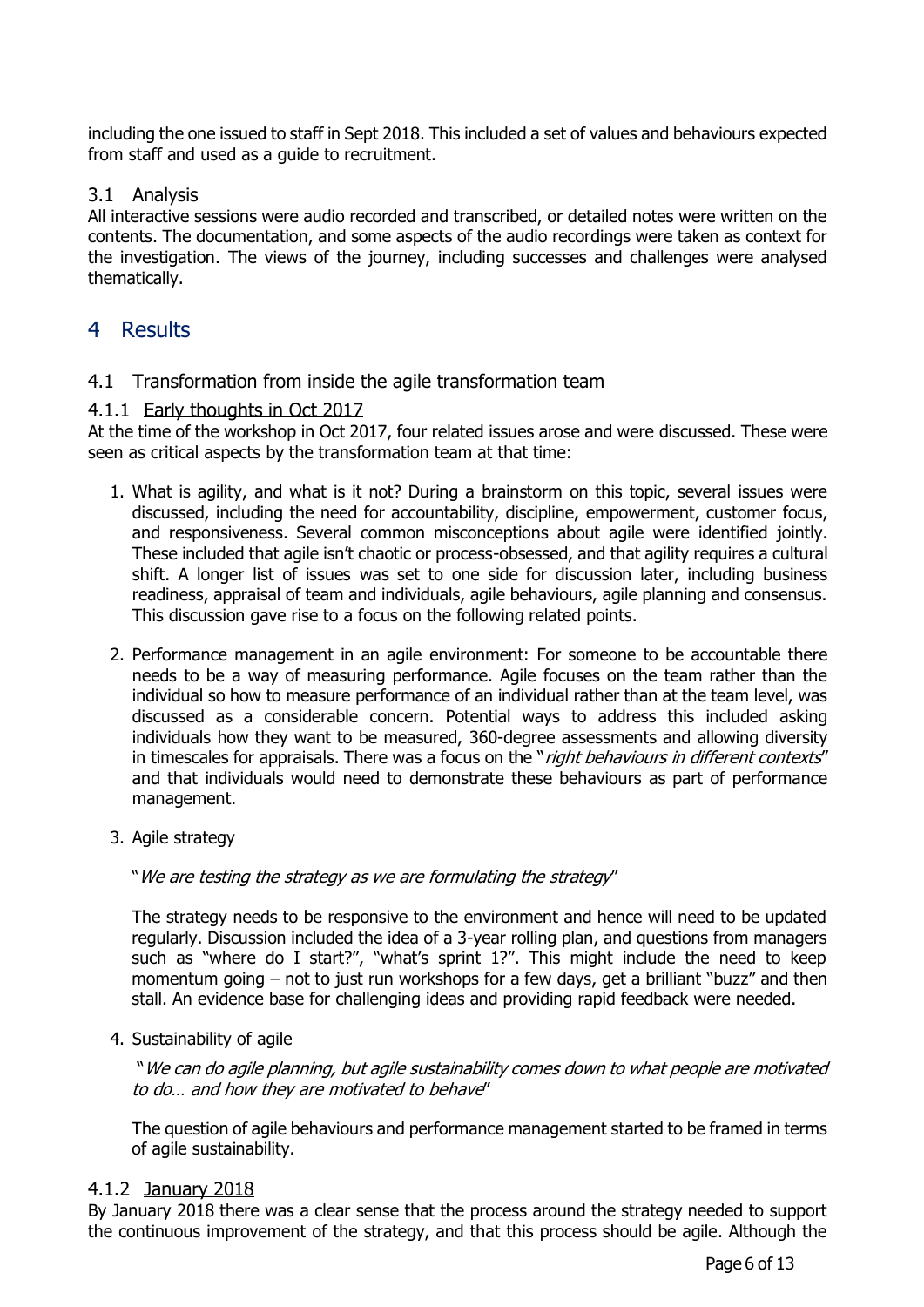focus originally was to have an agile strategy, the realisation was that "Agile strategy has to be a process".

The organisation had identified a long term (e.g. 150 year) goal, and developed a business plan with four priorities and eight cross-cutting objectives. The next step at this time was to change the portfolio management process to adapt to having three-year rolling plans that move towards that long term goal, through three-month update cycles when the progress is checked "is this the right stuff? Yes, move on; no, stop it or cut it". This will involve test-learn, test-learn cycles. "That's your agile strategy, it's your tactical 1-3 year business plan moving towards big significant goals, that get refined".

Work to create those business plans was underway, and a template for the business plan for each department had been developed. The baseline plan for 18/19 needed to be developed.

The change in culture was to be driven through the new branding process, which was expected to launch towards the end of the year.

#### 4.1.3 Review in March 2018

"If we've had one conversation on how you define accountability over the last 6 weeks, it's probably been 87 conversations" "there is one plan the organisation is collectively accountable .<br>to the Trustees for delivering it and collective accountability is the thing" "accountability is just a reporting accountability" "it's the word that's the blocker to all of that"

**Accountability** continued to be a big issue at this point in the process, along with performance measurement and the need to identify and acquire appropriate data to facilitate performance management. The difficulties were with senior managers who were concerned that they were being asked to be accountable for things outside their direct line management budgetary control. Some people associated this term with blame, and there was a kind of fear about what would happen if the objective failed. Trustees want to know who is accountable, and who is responsible and there has been a blame culture in the past. Although they were still not very agile, the changes that had been made highlighted the "*massive culture change required*"... "fundamentally we are not currently built to deliver those goals". At this point in time, instead of focusing on changing the culture, the terminology has changed to be looking at values and behaviours.

**Fixed** hierarchical structures and **fixed** timeframes were also causing problems, and there was little appreciation that the plan had to drive activities, and had to "*have a life of its own*". In the past, the plan had been delivered through line management and through the budget, and these are structured in silos. In a **fixed** governance structure it's hard to get across the dynamic nature of the whole process. Managing based on data and monitoring of performance would be preferred by the team, without a static written document at all "*we're driven by this .... governance deadline* that's really quite artificial"

Finance had been encouraged to map budget lines to the goals in the plan and had eventually done this manually and found that a lot of money was being spent on **activities that did not provide sufficient value**. Over the previous year they turned round a loss of several million pounds into a surplus by slimming down the organisation, changing the service model, focusing on reducing discretionary spend and selling properties that they no longer need.

Alongside the planning, a **new operational model** was needed which takes more of their activities online. Staff and customers were consulted about the plan and the changes in the organisation and there were significant differences: customers talked about changing attitudes on employment, mobility etc while staff said they should focus on f2f services. The goals and objectives for the plan had been tested with customers and staff, and encompassed potential customers who have not engaged with the organisation before.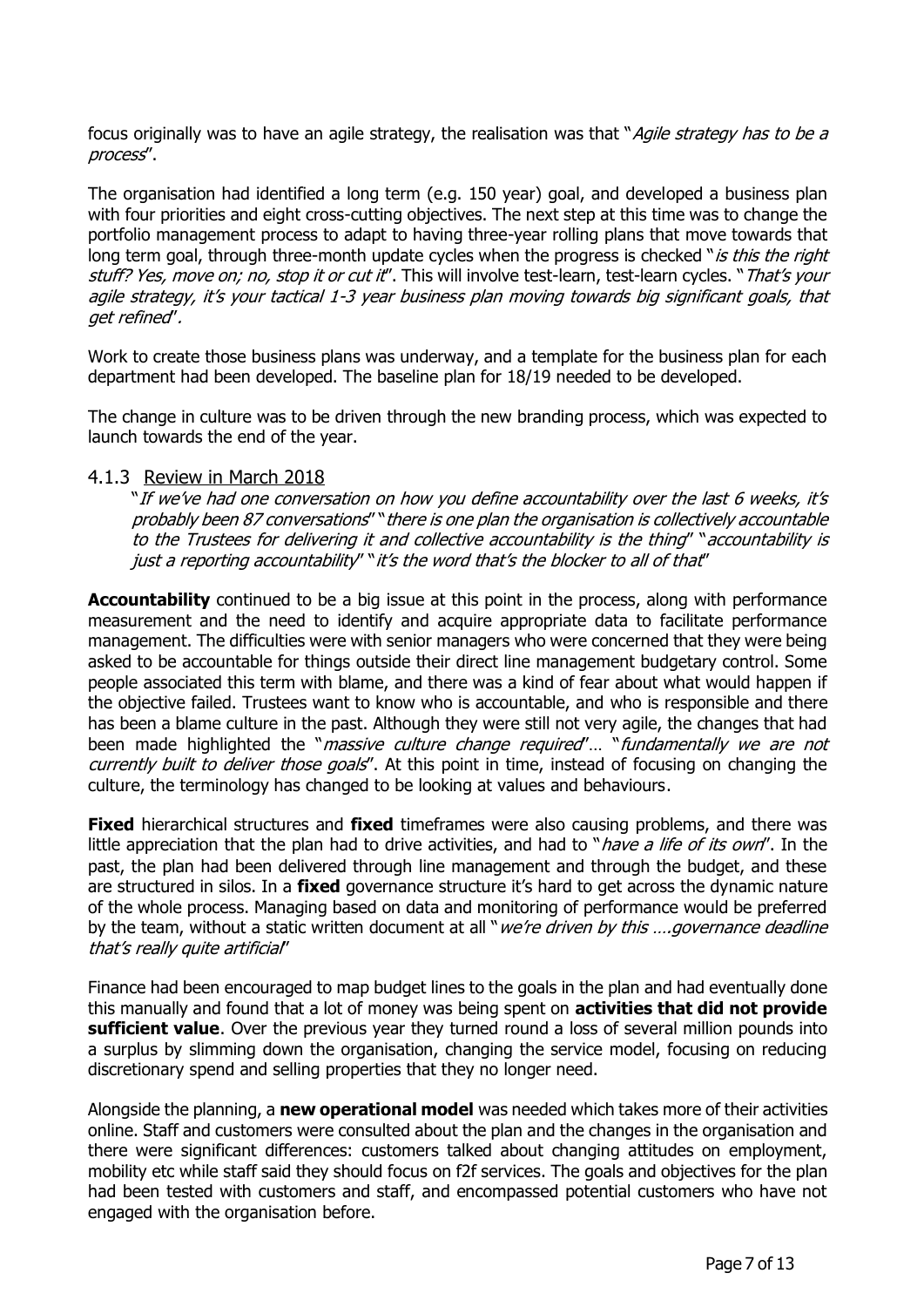People were working still in silos, creating their own plans without talking to anyone else, and without any reference to the overall goals. In order to create their plan they need to work across departments but they weren't used to that. In the silo'd way of working they had freedom within what they were doing, but with this new plan, they have freedom to innovate as long as it aligns with the organisational strategy. They have been "ill-disciplined" but now **need to align** – if it's not in the strategy then "*you really shouldn't be doing it*". This isn't about empowerment but about discipline.

"We've felt the burden of trying to facilitate the discussion, and manage process, and produce the end product" – **external facilitation** would have been better

The timing of this review was about half way through the process towards a new strategy launch. The overall vision and objectives were in place, but not everyone had bought into the changes. On the positive side, the plan had attracted support, and "it feels as though it's moving us in the right direction" but "we just assumed way too much" and "<the process has> gently exposed some of the undercurrents of the organisation"

4.1.4 August 2018: Lessons learned from the Head of Transformation: This interview took place just before the new strategy was launched, but after it had been presented

## to the Heads of Department (see Table 1).

### **Successes**

"the approach we're moving towards is absolutely right – right for  $\lt$ the organisation> specifically but actually generically right for an awful lot of organisations"… "the change we're seeing in our external customer environments is just not gonna stop"

### **Challenges : reflections on the process**

"I thought we'd embarked on achieving a destination, but actually what we embarked on was a really long journey"

- One and three quarters people to do the transformation is not enough resource.
- Senior stakeholders may have buy-in to the process, but they also need to go through a personal change as well as a fundamental organisational transformation. They need to have the right mindset. "*we didn't appreciate the depth of mindset change basically that it would* need."
- We needed more stability in terms of leadership
- The agile approach needs collaborative way of working, which is counterculture to a traditional hierarchical organisation with siloes. "half the senior management didn't know what other functions did" "A key thing is just understanding what everyone does". We need to come together and plan together as "heads of department" – the plan used to be driven by budget and done per department
- Communicating the approach outside the subset of managers in the T&F groups was limited. We need to get people engaged in this as a business change and not just as a new process.
- Difficulty in communicating what accountability means  $-$  "you may not be in control of all the direct levers for an outcome but you are in control of relationships with the people who can pull those levers"
- Need a real-time (as close as possible) operational dashboard

### **Done better:**

Two main areas for improvement for the next time around:

1. be a bit more creative – using design thinking for example "we need to focus a lot more on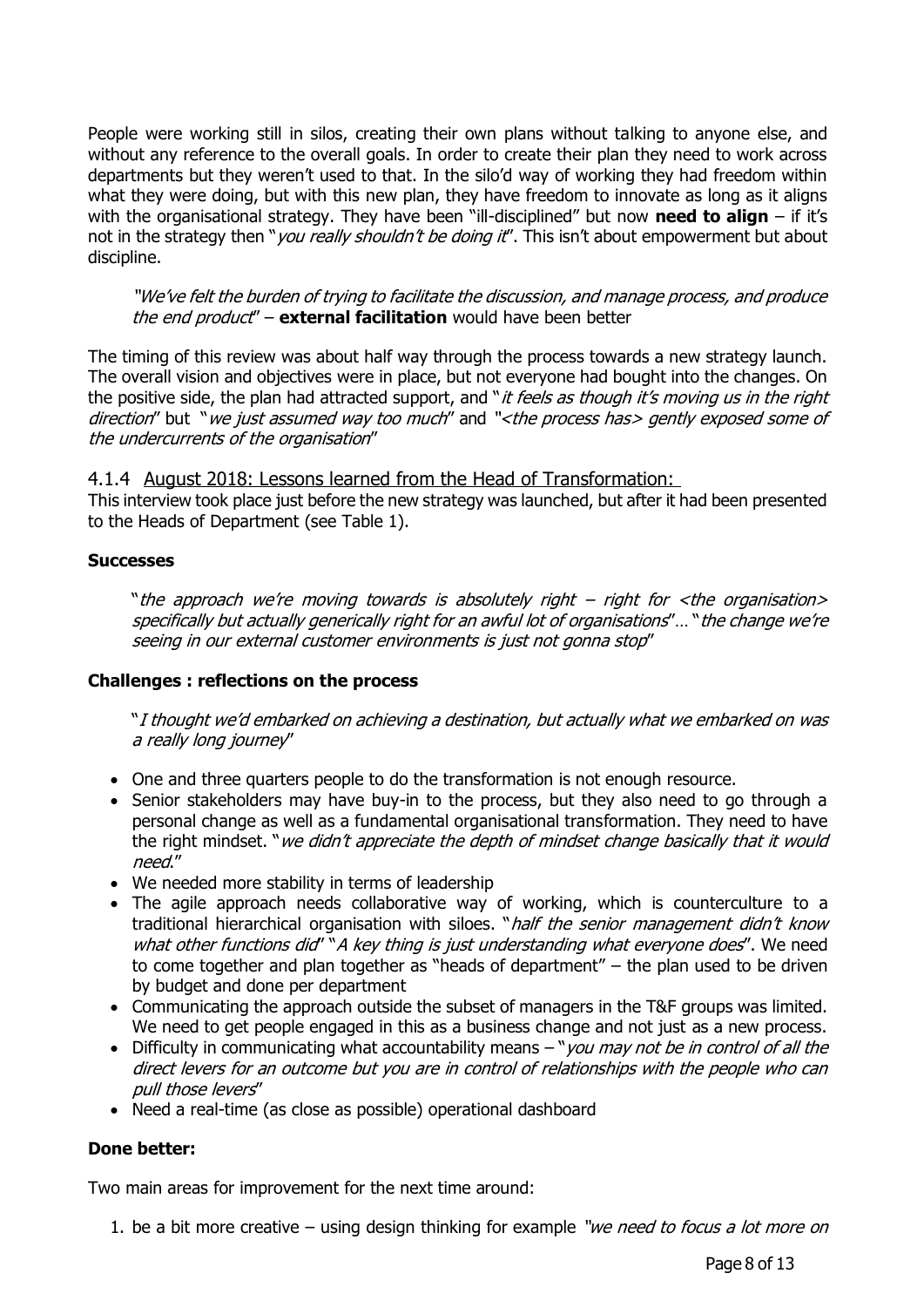enabling the business change and enabling the business to fly and probably a bit less on the process itself"

2. get new senior people up to speed quickly – or find a way to keep senior people. Constant change of personnel created such instability.

### **Next steps: 50 years and 5 mins**

- Fifty-year perspective: We now have the purpose statement and the priorities, and we have business plans, but we need to tackle the really important medium-term strategic goals.
- Five-minute perspective: "our major Achilles heel across the whole charity is data ... our new performance dashboard is a lot better … we're nowhere near being able to report the realtime heartbeat type metrics that we really need to understand how the business is performing day-by-day"

4.2 Transformation from the Heads of Department perspectives

The interviews with the Heads of Department were analysed for themes according to successes, challenges, what could have been done better in the transformation, and next steps. Tables 2 and 3 summarise the themes emerging from this analysis.

| <b>Theme</b>               | <b>Success</b>                                 | Challenge<br>(past)                                                   | Challenge<br>(future)                                 | Done better                                         | <b>Next steps</b>                      |
|----------------------------|------------------------------------------------|-----------------------------------------------------------------------|-------------------------------------------------------|-----------------------------------------------------|----------------------------------------|
| Plan/strategy              | "Strategy is<br>great"                         | "No control or<br>proper<br>oversight"                                | "Succession<br>$planning -$<br>strategy<br>ownership" |                                                     |                                        |
| Org structure              | "More<br>manageable<br>organization"           | "Organisation<br>too<br>convoluted"                                   |                                                       |                                                     |                                        |
| Org culture                | "Shift in<br>mentality"                        | "Honesty and<br>openness"                                             | "Morale"                                              |                                                     |                                        |
| Org purpose                | "Shared<br>organizational<br>goals"            | "No guiding<br>narrative or<br>philosophy for<br>decision-<br>making" |                                                       |                                                     | "Be clear about<br>Charity's role"     |
| Level of org<br>change     |                                                | "Degree of<br>organizational<br>change"                               | "Change<br>fatigue"                                   | "Stability-<br>everything's<br>been<br>changing"    | "Get changes<br>embedded"              |
| Transformatio<br>n process | "Process has<br>been excellent"                | "Process took<br>too long"                                            |                                                       |                                                     |                                        |
| External<br>profile        | "Responding to<br>external events<br>well"     | "Reputation<br>declining for<br>years"                                | "Need to<br>make sure<br>people know<br>us''          |                                                     | "Launch<br>ourselves as<br>listening"  |
| Operational                | "Budget<br>agreed"                             | "Identifying<br>accountable<br>owners"                                | "Data difficult<br>to quantify"                       | "Find<br>effective<br>way to<br>update<br>finances" | "articulate<br>budget<br>requirements" |
| Staff buy-in               | "Getting senior<br>people on the<br>T&F group" | "People need<br>to buy-in to<br>the<br>philosophy"                    | "Bring along<br>people across<br>the<br>organization" |                                                     | "Excite and<br>energise<br>everyone"   |

Table 2: Themes from "Heads of" interviews, with illustrative quotes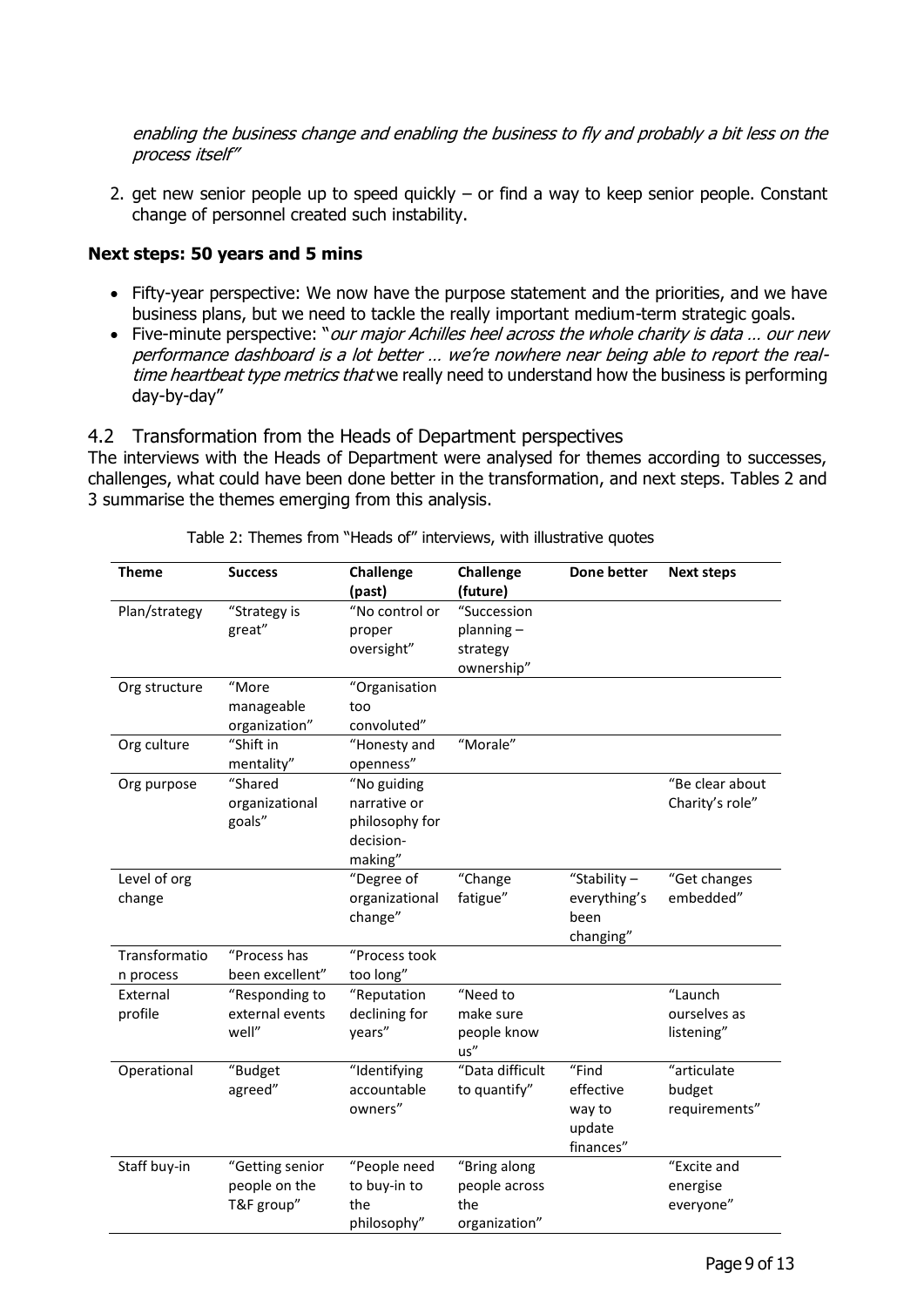Reading Table 2 left to right provides an overview of the theme and how it plays out across the transformation activities. For example2:

Level of change in the organisation: There was no mention of success in this theme. A past challenge was the high degree of organisational change, and a *future* challenge will be change fatique. What could be *done better* is to achieve more stability as everything's been changing, and next steps are to get the changes embedded.

External profile: A success has been the response to external events. A past challenge is that our reputation had been declining, and a *future* challenge will be to make sure people know what we stand for; *next steps* are to launch ourselves as a listening organisation

Staff buy-in: A success was to get senior people on the Task and Finish group. A past challenge, during the transformation, was to get people to buy-in to the new philosophy and *future* challenge is to engage people across the organisation; the *next steps* are to energise everyone.

Table 3 shows five themes which related to only one category, with three of these being in the done better category.

| <b>Theme</b>        | Challenge (past)         | Challenge (future) | Done better                 |
|---------------------|--------------------------|--------------------|-----------------------------|
| History             | "Historical negativity   |                    |                             |
|                     | around the organization" |                    |                             |
| <b>Dependencies</b> |                          | "Making sure we're |                             |
| /links              |                          | all aligned"       |                             |
| Communication/      |                          |                    | "Be better with internal    |
| transparency        |                          |                    | comms"                      |
| Clarity             |                          |                    | "Be prescriptive about      |
|                     |                          |                    | what people do towards      |
|                     |                          |                    | the plan"                   |
| Leadership          |                          |                    | "Change process <was></was> |
|                     |                          |                    | too mechanistic"            |

Table 3: Themes related to only one category (none for Successes and Next Steps)

## 5 Discussion

### 5.1 Comparing different perspectives

The meaning of accountability was a concern for the transformation team throughout the process. It was mentioned in every engagement we had with the transformation team, but hardly mentioned at all in the Heads of Department interviews. Other issues raised by the transformation team were recognised by the Heads, but not all the issues raised by the Heads were recognised by the team.

There was a strong support for the progress that had been made up to the new strategy's launch – not just the strategy itself, but also its vision and goals. Other successes related to the organisation's structure, a change in culture and mindset, and the turnaround of the financial situation.

There were several past challenges, but fewer future challenges. Those that were identified relate to keeping staff engaged and energised in the continuing transformation process, succession planning for strategic development, getting the right data available to performance management, aligning the Departments and the strategic goals, and communicating the right external profile.

<sup>&</sup>lt;sup>2</sup> Note that the quotes come from different interviewees and so these sentences do not represent any one person's viewpoint.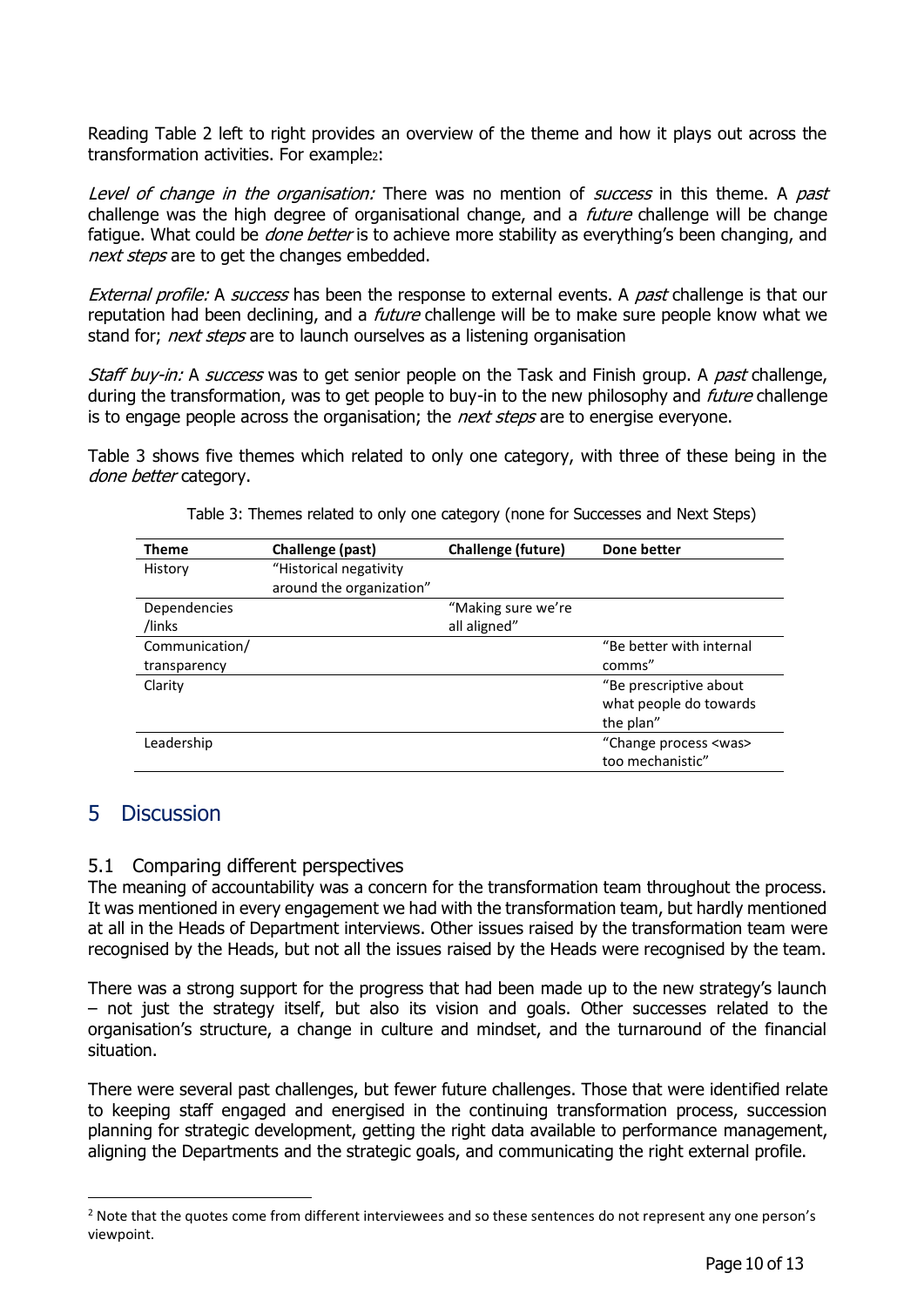Areas for improvement in terms of the transformation process were maintaining more stability in the organisation, finding a better way to update finances, being clear and transparent in communications and expectations, and being more creative in how the process unfolds.

The next steps identified were in response to the issues raised above, and included embedding changes, articulating clearly the organisation's goals externally, and energising everyone to take the changes forward.

### 5.2 Balancing tensions

Achieving organisational agility reguires certain paradoxes to be balanced. Balance here does not imply equality but rather that the elements in tension are in the correct proportions that allow an organisation to be effective in performing its functions. In the data we have collected, six balances were evident. These are summarised in table 4. Although they arose in the past, they may remain pertinent as the organisation moves through the three-month test and learn cycles.

| <b>Balances</b>           | <b>Description</b>                                                        |
|---------------------------|---------------------------------------------------------------------------|
| Changing too quickly vs   | The organisation needs to transform quickly enough to make an             |
| changing too slowly       | observable difference and to reach the endpoint of the transformation     |
|                           | in a timely manner, without incurring change fatigue. So the              |
|                           | transformation must be fast enough but not too fast; slow enough but      |
|                           | not too slow.                                                             |
| How much to change vs     | Changing everything at once in the transformation process can lead to     |
| how much to keep stable   | instability. The balance is in deciding what to change, and how much,     |
|                           | and what to keep stable. Alternatively, if everything needs to change,    |
|                           | then at what points should the organisation stop, stabilise, and embed    |
|                           | the changes.                                                              |
| Creativity vs discipline  | This balance can be understood as one example of the previous             |
|                           | balance: how much to change and how much to keep stable.                  |
|                           | Creativity involves generating and trying new ideas to change and         |
|                           | improve the way the organisation thinks about its purpose, engages        |
|                           | with its stakeholders, and provides services and products. Discipline in  |
|                           | organisations involves establishing a way of working, which in agile      |
|                           | organisations concerns setting a rhythm of incremental working            |
|                           | consisting of goal setting, product or service delivery, collecting       |
|                           | evidence on the effectiveness of delivery, reporting regularly, and re-   |
|                           | planning based on the evidence.                                           |
| Change for short term vs  | An organisation may face an immediate threat and need to address the      |
| change for long term      | threat in the short term. The balance is about how extensive to make      |
|                           | the changes based on the short-term issue, when such changes may          |
|                           | damage long-term goals.                                                   |
| Change strategy vs        | Extensive changes were made to the organisational structure just prior    |
| change structure          | to finalising and implementing the new strategy. It was suggested in our  |
|                           | interviews that the new strategy required further disruption to the       |
|                           | organisational structure.                                                 |
| Involving enthusiastic    | This balance concerns how to initiate the emergent change process.        |
| people to energise the    | Involving everyone from across the organisation from the start may not    |
| changes needed vs         | be practical if, for example, there are influential sceptics. Starting to |
| involving representatives | work on the changes in a small, self-selected and enthusiastic group in   |
| from across the whole     | order to progress rapidly and discuss feasibility is an alternative       |
| organisation              | adopted here.                                                             |

Table 4: Balances observed on the path to agility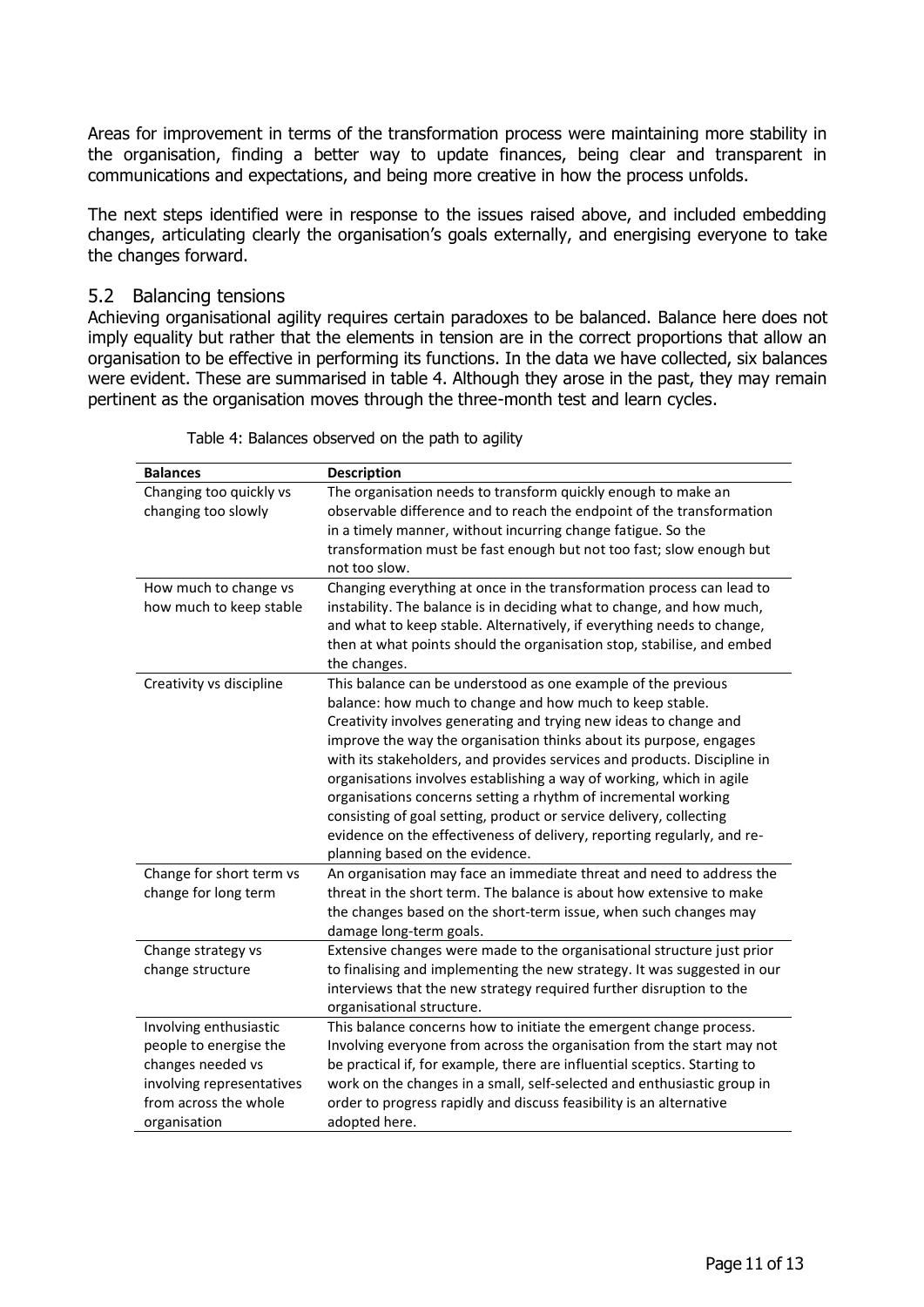## 6 Reflections: How to improve your agility

Any organisation undertaking an agile transformation may benefit from reflecting on how its agility can be increased or improved. Several frameworks for assessing agility have been presented, including one from McKinsey & Co (Aghina et al, 2018). Table 5 summarises one framework that is freely available, is relatively easy to apply and is derived from both theoretical and empirical findings (Worley et al, 2014).

This agility framework is based on traditional organisational models in the literature on organisation design, and flexible and agile organisations (Galbraith, 2002; Lawler & Worley, 2006; Neilson, Martin, & Powers, 2008). The framework is also informed by action research and case studies (Worley & Lawler, 2010). Worley et al. (2014) validated the framework with correlational studies of performance data from 20 firms, and interviews with executives.

The agility framework includes routines for strategizing, perceiving, testing, and implementing and has 14 dimensions (see Table 5).

## 7 References

Aghina, W., Ahlback, K., Smet, A. D., Lackey, G., Lurie, M., Murarka, M., & Handscomb, C. (2018). The five trademarks of agile organizations. *Online Report*. Retrieved from [https://www.mckinsey.com/business-functions/organization/our-insights/the-five-trademarks-of](https://www.mckinsey.com/business-functions/organization/our-insights/the-five-trademarks-of-agile-organizations)[agile-organizations](https://www.mckinsey.com/business-functions/organization/our-insights/the-five-trademarks-of-agile-organizations)

Doz, Y.L., Kosonen, M.: Embedding strategic agility: a leadership agenda for accelerating business model renewal. Long Range Plann. 43, 370–382 (2010)

Galbraith, J. R. (2002). *Designing organizations: An executive guide to strategy, structure, and* process (2 ed.). San Francisco, CA: Jossey-Bass.

Laanti, M., Similä, J., Abrahamsson,P. Definitions of agile software development and agility. In: McCaffery, F., O'Connor, R.V., Messnarz, R. (eds.) EuroSPI 2013. CCIS, vol. 364, pp. 247–258. Springer, Heidelberg (2013). https://doi.org/10.1007/978-3-642-39179-8\_22

Lawler, E. E., & Worley, C. G. (2006). *Built to change*. San Francisco, CA: Jossey-Bass.

Neilson, G., Martin, K., & Powers, E. (2008). The secrets to successful strategy execution. *Harvard* Business Review, 86(6), 61-70.

Schein, E.H.: Organizational Culture and Leadership. Jossey-Bass, San Francisco (2010)

Teece, D., Peteraf, M., Leih, S.: Dynamic capabilities and organizational agility: risk, uncertainty, and strategy in the innovation economy. Calif. Manag. Rev. 58, 13–35 (2016)

Toni, D.A., Tonchia, S.: Definitions and linkages between operational and strategic flexibilities. Omega 33, 525–540 (2005)

Worley, C. G., & Lawler, E. E. (2010). Agility and organization design: A diagnostic framework. Organizational Dynamics, 32(2), 194-204. doi:10.1016/j.orgdyn.2010.01.006

Worley, C. G., Williams, T. D., & Lawler, E. E. (2014). Assessing organization agility. San Francisco CA: John Wiley & Sons.